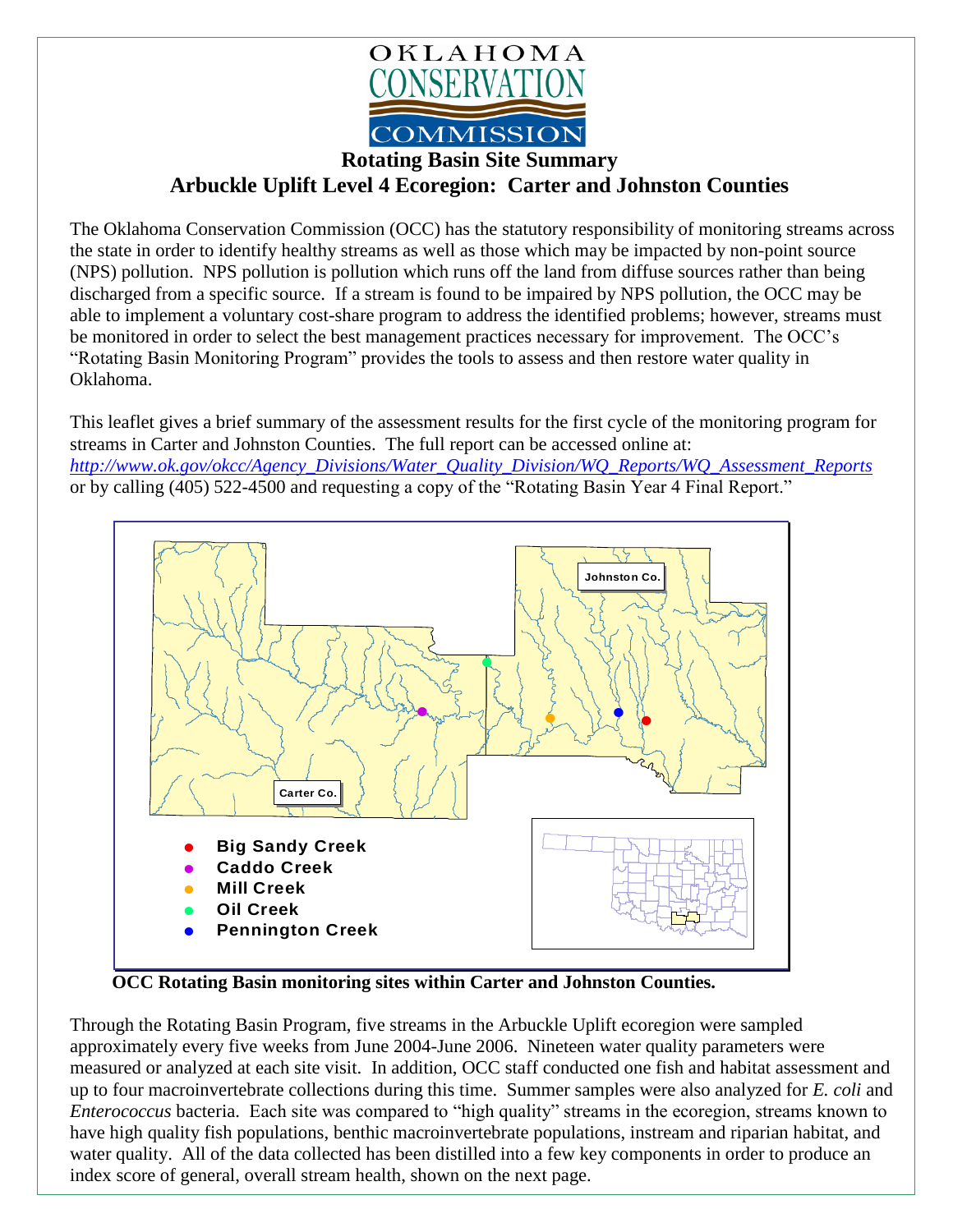**Summary of general stream health as determined by comparison to high quality streams in the Arbuckle Uplift ecoregion and by assessment using Oklahoma State Water Quality Standards†.**

| moderate<br>good<br>poor       | <b>Good</b>                        |                             |                                   | <b>Moderate</b>                  | <b>Poor</b>           |
|--------------------------------|------------------------------------|-----------------------------|-----------------------------------|----------------------------------|-----------------------|
|                                | Oil<br><b>Creek</b>                | <b>Mill</b><br><b>Creek</b> | <b>Pennington</b><br><b>Creek</b> | <b>Big Sandy</b><br><b>Creek</b> | Caddo<br><b>Creek</b> |
| <b>Overall Stream Health</b>   | 55                                 | 51                          | 51                                | 41                               | 5                     |
| Phosphorus                     | 5                                  | 5                           | 5                                 | 5                                |                       |
| Nitrogen                       | 5                                  | 5                           | 5                                 | 5                                |                       |
| Ammonia                        | 5                                  | 5                           | 5                                 | 5                                | $-5$                  |
| Dissolved Oxygen               | 5                                  | 5                           | 5                                 | $-5$                             | 5                     |
| pH                             | 5                                  | 5                           | 5                                 | 5                                | $-5$                  |
| Turbidity                      | 5                                  |                             | 5                                 | 5                                |                       |
| Salts (chloride, sulfate, TDS) | 5                                  | 5                           | 5                                 | 5                                | 3                     |
| Fish                           | 5                                  | 5                           | 5                                 | 5                                | 5                     |
| Macroinvertebrates             | 5                                  | 5                           | 5                                 | 3                                | 3                     |
| Instream/Riparian Habitat      | 5                                  | $\mathfrak{S}$              |                                   | 5                                |                       |
| Bacteria                       | 5                                  | 5                           | 5                                 | $\overline{3}$                   | $-5$                  |
|                                | Scale of 1-5 with 5 being the best |                             |                                   |                                  |                       |

KEY:  $1 =$ significantly lower than high quality sites

3=not as good as high quality sites but not impaired

5=equal to or better than high quality sites in the area

-5=impaired by state standards

**Big Sandy Creek (OK310800-01-0090G):** This stream is on the state's 303(d) list<sup>†</sup> as impaired due to low dissolved oxygen. The bacteria levels were elevated but not high enough for impairment. The macroinvertebrate collections indicated "slight impairment." All other values were good.

**Caddo Creek** (OK310800-03-0010F): This stream is on the state's  $303(d)$  list<sup>†</sup> as impaired for ammonia, pH, and bacteria. Significantly high levels of phosphorus and nitrogen were recorded as well. The stream also has significantly higher turbidity than high quality sites in the ecoregion and significantly poorer habitat quality. The macroinvertebrate community is slightly impaired relative to high quality sites.

**Mill Creek (OK310800-01-0190G):** This stream is not impaired. All values were good with the exception of turbidity, which was significantly higher than high quality streams in the ecoregion.

**Oil Creek (OK310800-01-0240P):** This stream is not impaired and is comparable to high quality sites in the ecoregion for all parameters.

**Pennington Creek (OK310800-01-0120G):** This stream is not impaired. All values were good with the exception of instream/riparian habitat, which was significantly lower than high quality sites in the ecoregion.

*† The use of Oklahoma Water Quality Standards to assess streams and the 2008 results are described in the DEQ's 2008 Integrated Report, accessible online at http://www.deq.state.ok.us/wqdnew/305b\_303d/2008\_integrated\_report\_entire\_document.pdf*